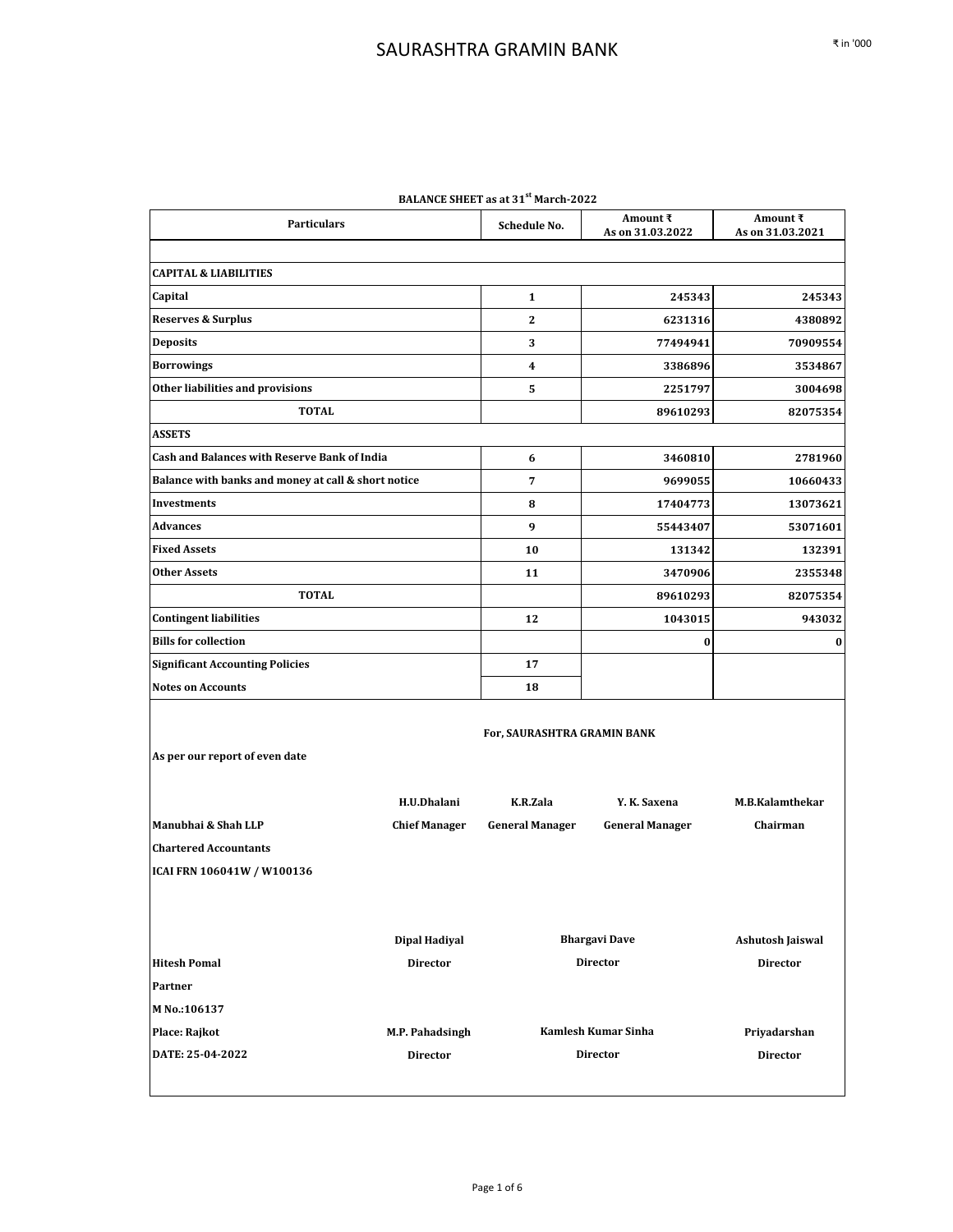#### **Schedule 1 Capital**

| capital                                                                            |                                      |                              |
|------------------------------------------------------------------------------------|--------------------------------------|------------------------------|
| <b>Particulars</b>                                                                 | Amount $\bar{x}$<br>As on 31.03.2022 | Amount ₹<br>As on 31.03.2021 |
| <b>Authorised Capital</b><br>2,00,00,00,000 Shares of Rs.10 each                   | 20000000                             | 20000000                     |
| <b>Issued, Subscribed and paid up Capital</b><br>2,45,34,280 Shares of Rs. 10 each | 245343                               | 245343                       |
| Total                                                                              | 245343                               | 245343                       |

#### **Schedule 2**

#### **Reserves & Surplus**

|      | <b>Particulars</b>                                          | Amount ₹<br>As on 31.03.2022 | Amount ₹<br>As on 31.03.2021 |
|------|-------------------------------------------------------------|------------------------------|------------------------------|
| I.   | <b>Statutory Reserves</b>                                   |                              |                              |
|      | <b>Opening Balance</b>                                      | 907083                       | 716151                       |
|      | Additions during the year                                   | 370085                       | 190932                       |
|      | Deduction during the year                                   | $\bf{0}$                     | $\bf{0}$                     |
|      | Total                                                       | 1277168                      | 907083                       |
| П.   | <b>Capital Reserves</b>                                     |                              |                              |
|      | <b>Opening Balance</b>                                      | $\bf{0}$                     | $\bf{0}$                     |
|      | Additions during the year                                   | $\bf{0}$                     | $\bf{0}$                     |
|      | Deduction during the year                                   | $\bf{0}$                     | $\bf{0}$                     |
|      | <b>Total</b>                                                | $\bf{0}$                     | $\bf{0}$                     |
| III. | Special Reserve under Section 36(1)(viii) of Income Tax Act |                              |                              |
|      | <b>Opening Balance</b>                                      | 380000                       | 270000                       |
|      | <b>Additions during the year</b>                            | 70000                        | 110000                       |
|      | Deduction during the year                                   | $\bf{0}$                     | $\mathbf{0}$                 |
|      | Total                                                       | 450000                       | 380000                       |
| IV   | <b>Investment Fluctuation Reserve</b>                       |                              |                              |
|      | <b>Opening Balance</b>                                      | 50735                        | 50735                        |
|      | <b>Additions during the year</b>                            | $\bf{0}$                     | $\boldsymbol{0}$             |
|      | Deduction during the year                                   | $\bf{0}$                     | $\bf{0}$                     |
|      | Total                                                       | 50735                        | 50735                        |
| V    | <b>Other Reserves</b>                                       |                              |                              |
|      | <b>Balance in Profit and Loss Account</b>                   |                              |                              |
|      | <b>Opening Balance</b>                                      | 3043074                      | 2389344                      |
|      | <b>Additions during the year</b>                            | 1410339                      | 653730                       |
|      | Deduction during the year                                   | $\bf{0}$                     | $\bf{0}$                     |
|      | Total                                                       | 4453413                      | 3043074                      |
|      |                                                             |                              |                              |
|      | Total (I,II,III,IV and V)                                   | 6231316                      | 4380892                      |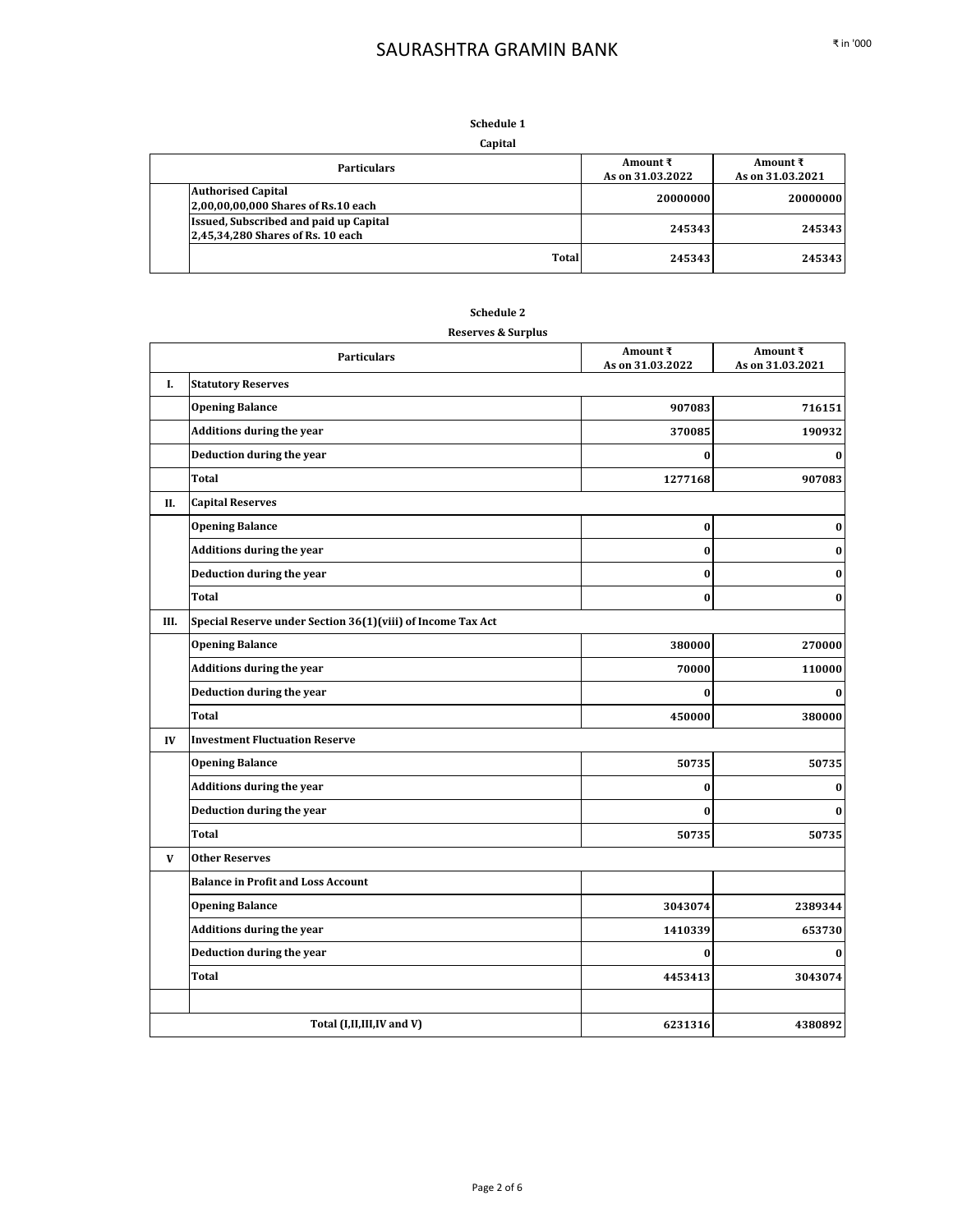### **Schedule 3**

### **Deposits**

| <b>Particulars</b> |                                              | Amount ₹<br>As on 31.03.2022         | Amount ₹<br>As on 31.03.2021              |          |          |
|--------------------|----------------------------------------------|--------------------------------------|-------------------------------------------|----------|----------|
| A                  | $\mathbf I$                                  | <b>Demand Deposits</b>               |                                           |          |          |
|                    |                                              | (i)                                  | <b>From Banks</b>                         | 22392    | 11371    |
|                    |                                              | (ii)                                 | <b>From Others</b>                        | 1066530  | 1070090  |
|                    |                                              |                                      | <b>TOTAL</b>                              | 1088922  | 1081461  |
|                    | <b>Savings Bank Deposits</b><br>$\mathbf{I}$ |                                      | 35186094                                  | 31263239 |          |
|                    | <b>Term Deposits</b><br>III                  |                                      |                                           |          |          |
|                    |                                              | (i)                                  | <b>From Banks</b>                         | 328569   | 595302   |
|                    |                                              | (ii)                                 | <b>From Others</b>                        | 40891356 | 37969552 |
|                    |                                              |                                      | <b>TOTAL</b>                              | 41219925 | 38564854 |
|                    | Total (I, II and III)                        |                                      | 77494941                                  | 70909554 |          |
|                    |                                              |                                      |                                           |          |          |
| B                  | (i)                                          | <b>Deposits of Branches in India</b> |                                           | 77494941 | 70909554 |
|                    | (ii)                                         |                                      | <b>Deposits of Branches outside India</b> | $\bf{0}$ | 0        |
|                    | <b>Total</b>                                 |                                      | 77494941                                  | 70909554 |          |

#### **Schedule 4**

### **Borrowings**

|              |                                 | <b>Particulars</b>              | Amount $\bar{x}$<br>As on 31.03.2022 | Amount ₹<br>As on 31.03.2021 |
|--------------|---------------------------------|---------------------------------|--------------------------------------|------------------------------|
| I            | <b>Borrowings in India</b>      |                                 |                                      |                              |
|              | (i)                             | <b>Reserve Bank of India</b>    | 0                                    | $\bf{0}$                     |
|              | (ii)                            | <b>Other Banks</b>              | 682876                               | 1109664                      |
|              | (iii)                           | Other Institutions and agencies | 2704020                              | 2425203                      |
|              |                                 | <b>TOTAL</b>                    | 3386896                              | 3534867                      |
| $\mathbf{I}$ | <b>Borrowings Outside India</b> |                                 | $\bf{0}$                             | $\bf{0}$                     |
|              |                                 | Total (I & II)                  | 3386896                              | 3534867                      |

Secured Borrowings included in I and II above ₹ Nil (P.Y. ₹ Nil)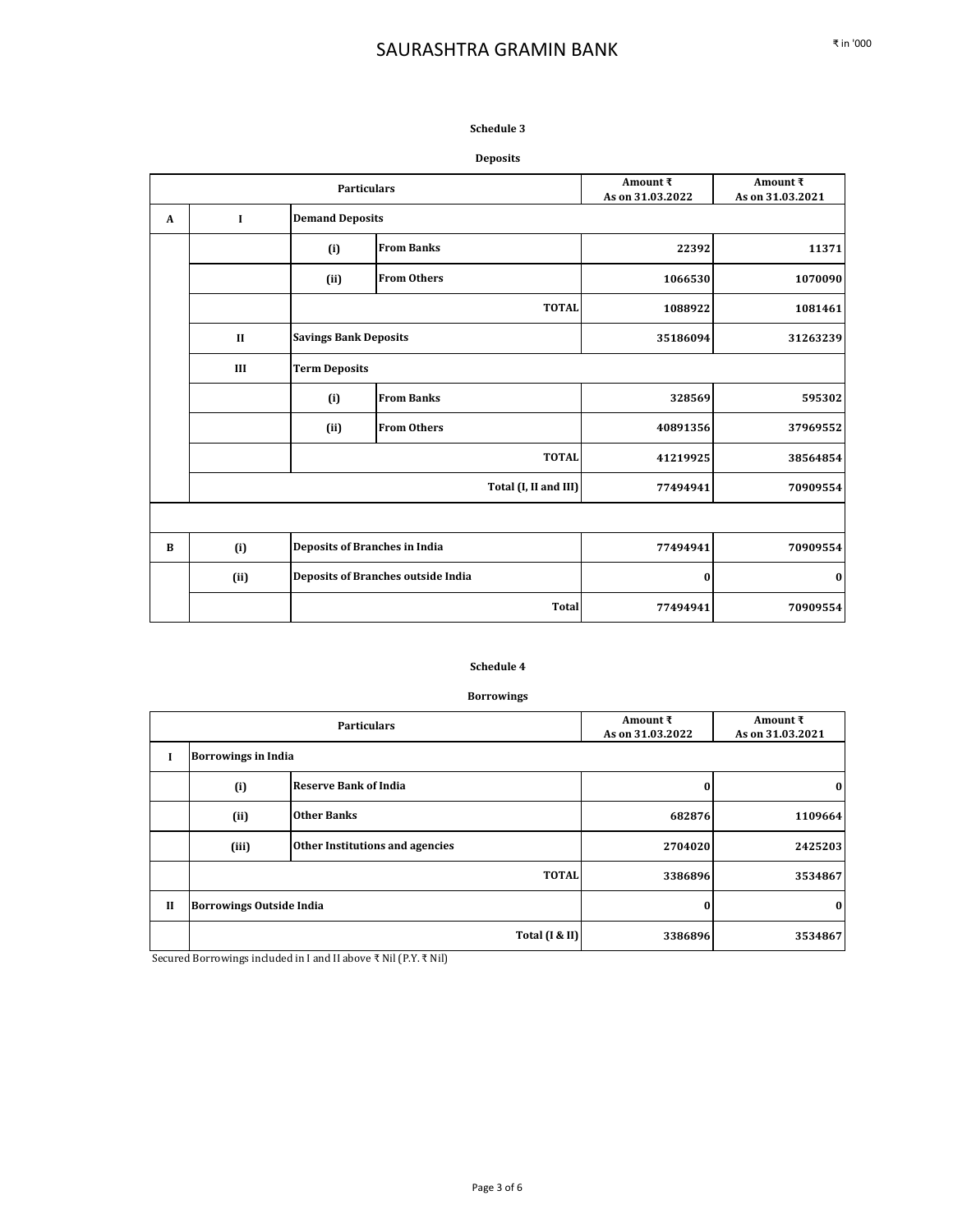#### **Schedule 5**

**Other Liabilities and Provisions**

|    | <b>Particulars</b>              | Amount ₹<br>As on 31.03.2022 | Amount ₹<br>As on 31.03.2021 |
|----|---------------------------------|------------------------------|------------------------------|
|    | <b>Bills payable</b>            | 0                            | $\bf{0}$                     |
| II | Inter-Office adjustment (net)   | 0                            | 5395                         |
| Ш  | Interest accrued                | 174552                       | 276040                       |
| IV | Deferred Tax Liability          | 115751                       | 98898                        |
| V  | Others (including Provisions) * | 1961494                      | 2624365                      |
|    | <b>Total</b>                    | 2251797                      | 3004698                      |

#### **\* Details of Schedule - 5 V**

| а. | <b>Provision for Pension Funds</b>                        | 116776  | 593355   |
|----|-----------------------------------------------------------|---------|----------|
| b. | <b>Provisions against Standard Assets</b>                 | 204080  | 172766   |
| c. | <b>Additional Provisions for Bad &amp; Doubtful Debts</b> | 1342802 | 1223802  |
| d. | Income Tax Liability (Net of advance tax and TDS)         | 17303   | $\bf{0}$ |
| е. | Others                                                    | 280533  | 634442   |
|    | <b>Sub-Total</b>                                          | 1961494 | 2624365  |

### **Schedule 6**

**Cash and Balances with Reserve Bank of India**

| <b>Particulars</b> |                           |                                            | Amount ₹<br>As on 31.03.2022 | Amount ₹<br>As on 31.03.2021 |
|--------------------|---------------------------|--------------------------------------------|------------------------------|------------------------------|
|                    | <b>Cash in Hand</b>       |                                            | 391932                       | 175839                       |
| Н                  |                           | <b>Balances with Reserve Bank of India</b> |                              |                              |
|                    | in Current Account<br>(i) |                                            | 3068878                      | 2606121                      |
|                    | (ii)                      | in other deposit Accounts                  |                              | $\bf{0}$                     |
|                    |                           | <b>TOTAL</b>                               | 3068878                      | 2606121                      |
|                    |                           | Total $(I & I)$                            | 3460810                      | 2781960                      |

#### **Schedule 7**

| Balances with Banks and Money at Call & Short Notice |                           |                     |                              |  |
|------------------------------------------------------|---------------------------|---------------------|------------------------------|--|
|                                                      | <b>Particulars</b>        |                     | Amount ₹<br>As on 31.03.2022 |  |
|                                                      | <b>Balance with Banks</b> |                     |                              |  |
|                                                      | (a)                       | in Current Accounts | 112461                       |  |

|              |                      |                           |                                       | As on 31.03.2022 | As on 31.03.2021 |
|--------------|----------------------|---------------------------|---------------------------------------|------------------|------------------|
| L            | In India             |                           |                                       |                  |                  |
|              | (i)                  | <b>Balance with Banks</b> |                                       |                  |                  |
|              |                      | (a)                       | in Current Accounts                   | 112461           | 68029            |
|              |                      | (b)                       | in other Deposit Accounts             | 9586594          | 10592404         |
|              | (ii)                 |                           | <b>Money at Call and Short Notice</b> |                  |                  |
|              |                      | (a)                       | <b>With banks</b>                     | 0                | $\bf{0}$         |
|              |                      | (b)                       | with other institutions               | $\bf{0}$         | $\bf{0}$         |
|              |                      |                           | Total (i & ii)                        | 9699055          | 10660433         |
| $\mathbf{I}$ | <b>Outside India</b> |                           |                                       |                  |                  |
|              | (i)                  | in Current accounts       |                                       | $\bf{0}$         | $\bf{0}$         |
|              | (ii)                 | in other Deposit accounts |                                       | $\bf{0}$         | $\bf{0}$         |
|              | (iii)                |                           | Money at call and short Notice        | $\bf{0}$         | $\bf{0}$         |
|              |                      |                           | Total (i, ii & iii)                   | $\bf{0}$         | $\bf{0}$         |
|              |                      |                           | Grand Total (I & II)                  | 9699055          | 10660433         |

**Amount ₹**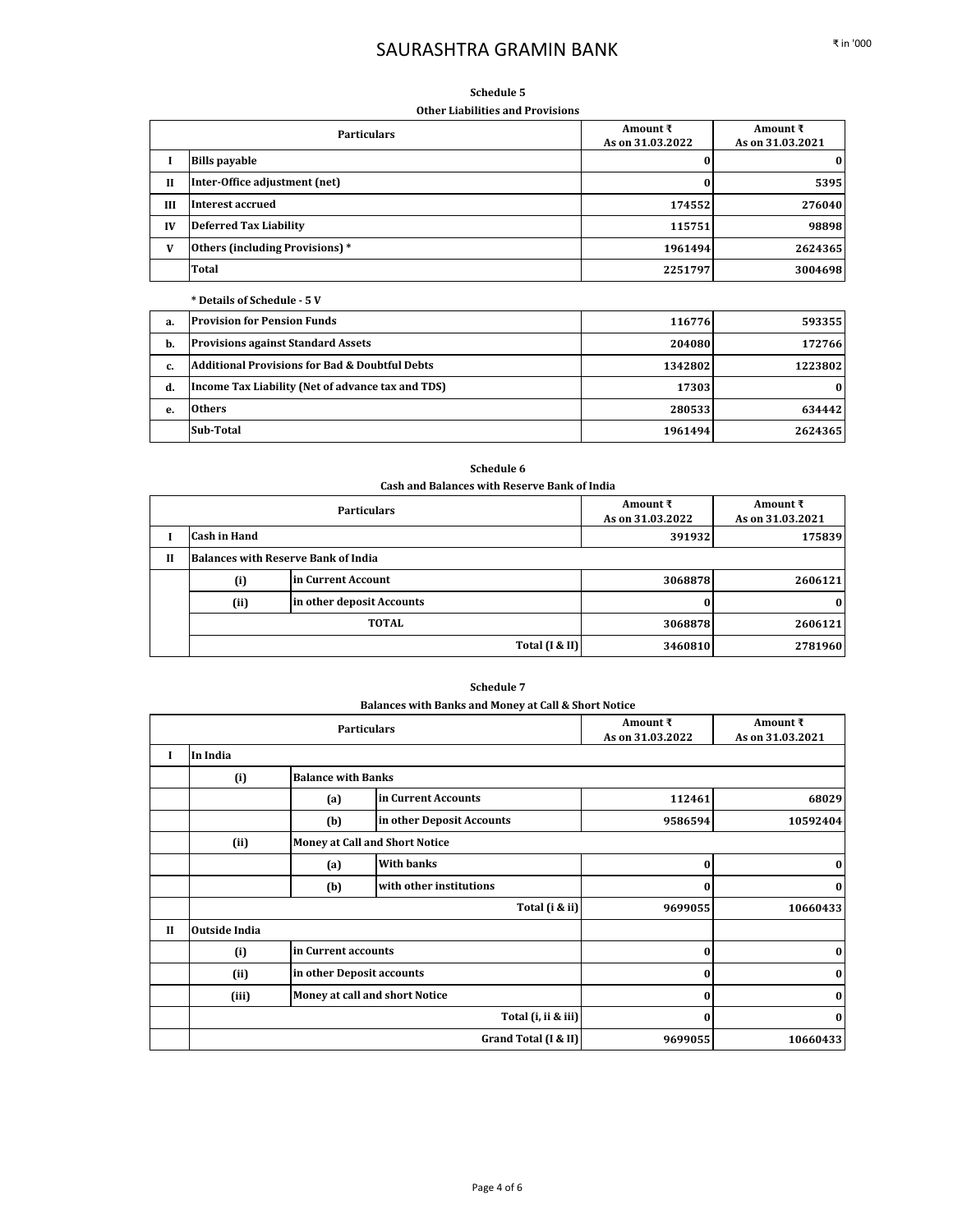### **Schedule 8**

#### **Investments**

|              |                                                   | <b>Particulars</b>                                         | Amount ₹<br>As on 31.03.2022 | Amount $\bar{x}$<br>As on 31.03.2021 |
|--------------|---------------------------------------------------|------------------------------------------------------------|------------------------------|--------------------------------------|
| I            | Investments in India in                           |                                                            |                              |                                      |
|              | (i)                                               | <b>Government securities</b>                               | 17179025                     | 13073621                             |
|              | (i)                                               | <b>Other approved Securities</b>                           | 0                            | 0                                    |
|              | (iii)                                             | <b>Shares</b>                                              | $\bf{0}$                     | $\bf{0}$                             |
|              | <b>Debenture and Bonds</b><br>(iv)                |                                                            | 0                            | 0                                    |
|              | <b>Others - Commercial Papers</b><br>(v)          |                                                            | 225748                       | 0                                    |
|              |                                                   | Total                                                      | 17404773                     | 13073621                             |
| $\mathbf{I}$ | Investments outside India in                      |                                                            |                              |                                      |
|              | (i)                                               | <b>Government Securities (including local authorities)</b> | 0                            | $\bf{0}$                             |
|              | Subsidiaries and/or joint ventures aborad<br>(ii) |                                                            | $\bf{0}$                     | $\bf{0}$                             |
|              | (iii)                                             | Other Investments (to be specified)                        | $\bf{0}$                     | 0                                    |
|              |                                                   | Total                                                      | $\bf{0}$                     | $\bf{0}$                             |
|              |                                                   | Grand Total (I & II)                                       | 17404773                     | 13073621                             |

## **Schedule 9**

#### **Advances**

|              |              | <b>Particulars</b>                    |                                                 | Amount ₹<br>As on 31.03.2022 | Amount ₹<br>As on 31.03.2021 |
|--------------|--------------|---------------------------------------|-------------------------------------------------|------------------------------|------------------------------|
| $\mathbf{A}$ | (i)          | <b>Bills Purchased and Discounted</b> |                                                 | $\bf{0}$                     | $\bf{0}$                     |
|              | (ii)         | demand                                | Cash Credits, Overdrafts and Loans repayable on | 40875727                     | 38711390                     |
|              | (iii)        | <b>Term Loans</b>                     |                                                 | 14567680                     | 14360211                     |
|              |              |                                       | <b>Total</b>                                    | 55443407                     | 53071601                     |
|              |              |                                       |                                                 |                              |                              |
| B            | (i)          | Secured by tangible assets            |                                                 | 53800457                     | 51518193                     |
|              | (ii)         |                                       | <b>Covered by Bank / Govt. Guarantees</b>       | 1254375                      | 1099473                      |
|              | (iii)        | <b>Unsecured</b>                      |                                                 | 388575                       | 453935                       |
|              |              |                                       | Total                                           | 55443407                     | 53071601                     |
| C            | $\mathbf I$  | <b>Advances in India</b>              |                                                 |                              |                              |
|              |              | (i)                                   | <b>Priority Sector</b>                          | 53142845                     | 48498226                     |
|              |              | (ii)                                  | <b>Public Sector</b>                            | $\bf{0}$                     | 0                            |
|              |              | (iii)                                 | <b>Banks</b>                                    | $\bf{0}$                     | 0                            |
|              |              | (iv)                                  | <b>Others</b>                                   | 2300562                      | 4573375                      |
|              |              |                                       | <b>Total</b>                                    | 55443407                     | 53071601                     |
|              | $\mathbf{I}$ | <b>Advances outside India</b>         |                                                 |                              |                              |
|              |              | (i)                                   | <b>Due from Banks</b>                           | $\bf{0}$                     | 0                            |
|              |              | (ii)                                  | Due from others                                 | $\bf{0}$                     | 0                            |
|              |              |                                       | (a) Bills purchased and Discounted              | $\bf{0}$                     | 0                            |
|              |              |                                       | (b) Syndicated Loans                            | $\bf{0}$                     | 0                            |
|              |              |                                       | (c) Others                                      | $\bf{0}$                     | 0                            |
|              |              |                                       | Total                                           | $\bf{0}$                     | $\bf{0}$                     |
|              |              |                                       | Grand Total (CI & CII)                          | 55443407                     | 53071601                     |